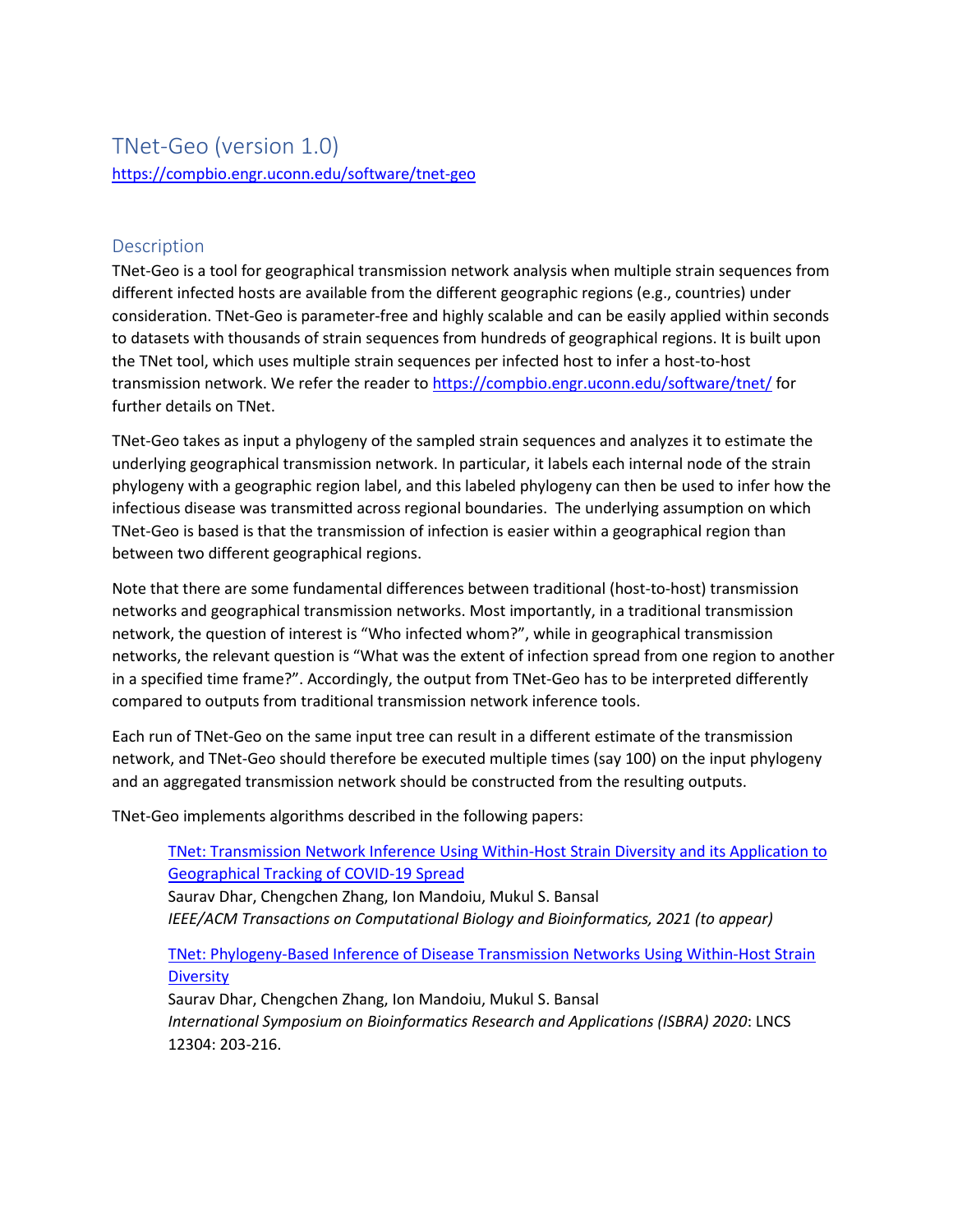TNet-Geo is implemented in Python (version 3.0 or greater) and is freely available open source under GNU GPL. TNet-Geo also uses the Biopython library that can be freely downloaded as described at [https://biopython.org/.](https://biopython.org/)

### Usage

TNet-Geo takes as input a single rooted binary phylogeny on all strain sequences sampled from all geographical regions considered in the analysis. This phylogeny must be in Newick format. Such a phylogeny can be constructed using standard phylogeny construction tools such as RAxML or PhyML and then rooted using standard rooting methods.

TNet-Geo allows for either a basic transmission network inference analysis or a more advanced timeseries transmission network analysis. We discuss these two types of analyses below:

*Basic transmission network analysis:* For this analysis, each leaf label in the input strain phylogeny must be in the format <regionName> <strainID>. TNet-Geo will output a version of the strain phylogeny in which each internal node is labeled with one of the geographical regions under consideration. This Newick format output tree can then be easily parsed (by the user) to infer a geographical transmission network where the nodes are regions and weighted directed edges represent the magnitude of transmission from one region to another. *For improved accuracy, we strongly recommend aggregating such results over multiple runs of TNet (say 100) and also over multiple candidate input phylogenies (say 10).* 

For example, a basic transmission network analysis can be performed using the following command:

python3 tnet\_geo.py inputFile outputFile

The  $-t$  command line option can be used to automatically run TNet multiple times on the same input file and generate multiple randomly sampled optimal outputs. For example, the following command can be used to generate 100 transmission network samples automatically:

python3 tnet geo.py inputFile outputFile -t 100

*Time-series transmission network analysis***:** A more useful kind of geographical transmission network analysis is one where one can study how transmission rates between different regions change over time. TNet-Geo supports such time-series transmission network analysis. For this analysis, each leaf label in the input phylogeny must correspond to a unique "strainID" and each internal node must have a unique label. In addition, a separate metadata file must be provided using the  $-\text{md}$  command line option. This metadata file must be in CSV format and must specify an estimated "date" for each leaf and internal node in the input phylogeny along with the "regionName" for each leaf node. The node labels should appear in the "strain" (first) column. The corresponding dates should appear in the "date" (second) column and the corresponding regionNames should appear in the "country" (third) column; see the sample input metadata file. All node labels should exactly match node names given in the input Newick file and all dates should be in "YYYY-MM-DD" format. For internal (non-leaf) nodes the "country" column should be empty. A sample metadata file is provided in the "input" directory (see below).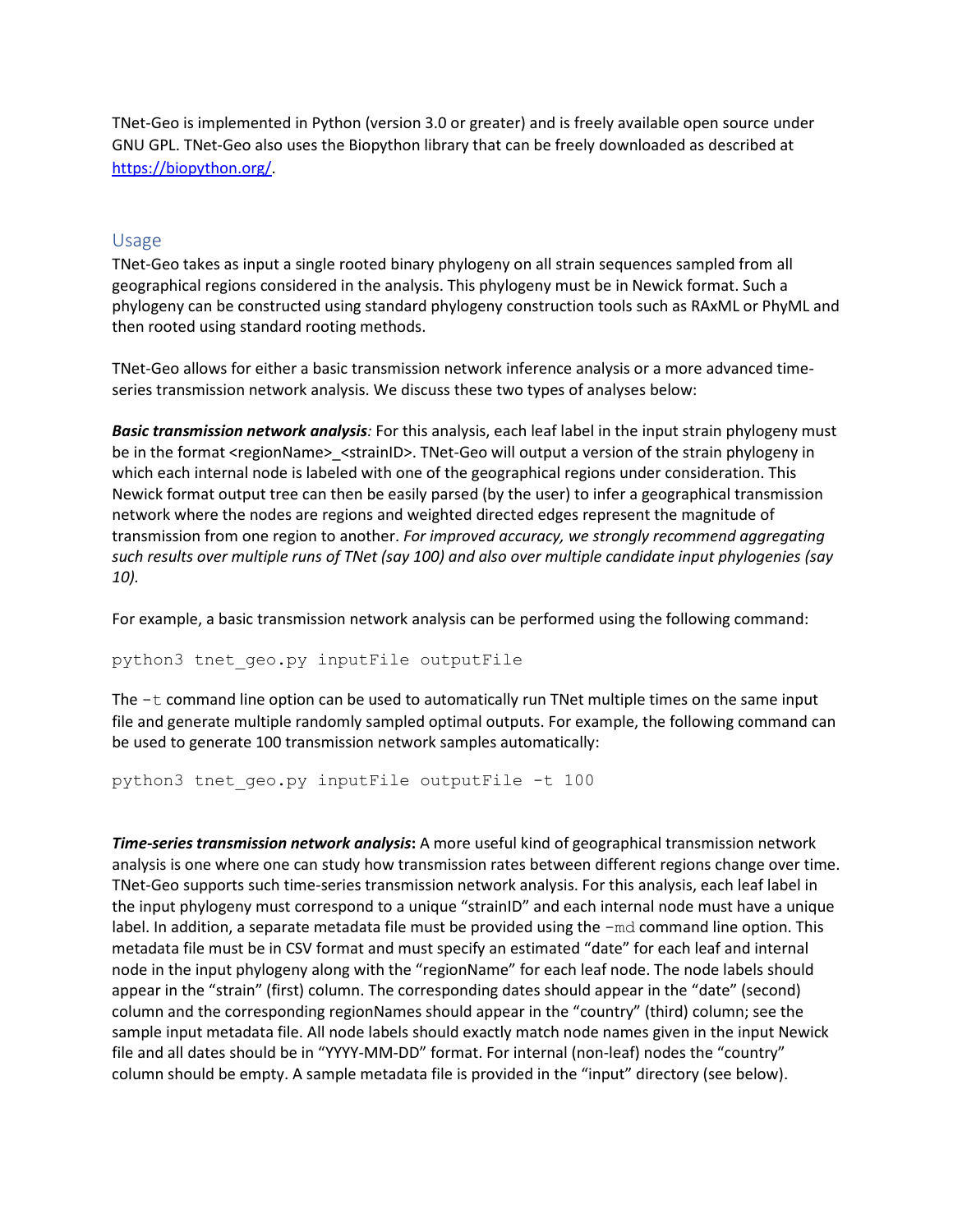For example, a metadata file can be specified using the -md command line option as follows:

python3 tnet qeo.py inputFile outputFile -t 100 -md metadata.csv

The output of the above command will, again, be a version of the strain phylogeny in which each internal node is labeled with one of the geographical regions under consideration. To facilitate the kind of time-series analysis described above, TNet-Geo provides the option of outputting a more detailed file containing additional information. This file, in JSON format, can be generated by using the  $-\infty$ command line option as follows.

python3 tnet geo.py inputFile outputFile -t 100 -md metadata.csv -ex

The resulting JSON file consists of three blocks of information that can be analyzed further. The first block is the "Country of exposure" which lists, the region(s) of exposure, along with their counts in multiple runs, for each strain (leaf node) included in the analysis. The second block is "Transmission edges" which lists all transmission edges inferred in at least one of the multiple samples along with the number of samples in which that transmission was observed. The third block is "Dated edges" which is a collection of all the transmission edges inferred in the specified number of multiple samples along with their corresponding dates. Note that each transmission edge may appear multiple times in this third block even if only one sample is computed (since multiple transmissions may have occurred between the same two geographical regions), possibly with different dates.

For Country of exposure the output format is:

```
"EPI_ISL_457979": {"count": {"Oman": 39, "UnitedKingdom": 35, 
      "Belgium": 15, "Morocco": 11}, "country": "Oman"}
For "Transmission edges" the output format is:
      "Germany->Italy": 88
For "Dated edges" the output format is:
      ["Italy->Hungary", "2020-02-10"]
```
**Note 1**: *For any analysis using TNet-Geo, we strongly suggest including roughly comparable numbers of strain sequences from each region under consideration so as not to bias geographical transmission network inference results.* 

**Note 2**: *By default, TNet-Geo executes the uniform random sampling algorithm described in the manuscripts cited above. Even though options for minimum back-transmission and highest-probability solution sampling are also available, we strongly recommend against changing this default setting. In particular, the minimum back-transmission sampling is not well suited for geographical transmission network inference.*

#### List of command-line options

```
Usage:
tnet geo.py INPUT TREE FILE OUTPUT FILE [-h] [-sd SEED] [-bs] [-mx] [-
md METADATA] [-t TIMES] [-ex] [-v]
```